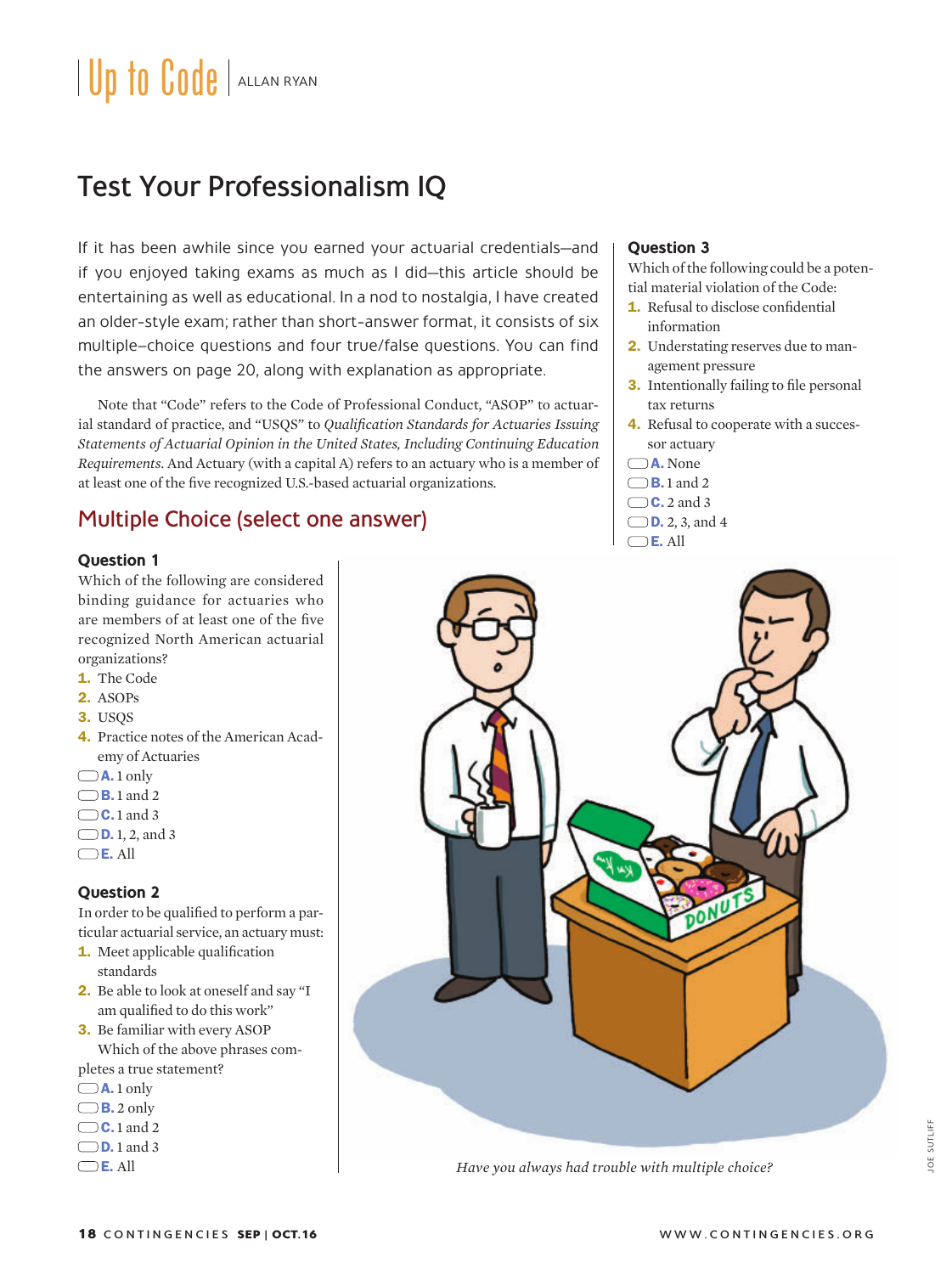#### **Question 4**

Which of the following are true with respect to the USQS:

- 1. The General Qualification Standard applies to actuaries issuing any Statement of Actuarial Opinion
- 2. The Specific Qualification Standard applies to actuaries issuing three specific opinions only
- 3. In order to meet the Specific Qualification Standard, an actuary must first meet the General Qualification Standard
- 4. The USQS do not apply to non-actuarial services
- $\Box$ **A.** 1 only
- $\Box$ B.1 and 2
- $\bigcirc$  **C.** 1, 2, and 3
- $\Box$  **D.** 1, 2, and 4
- $\bigcirc$ E. All

#### **Question 5**

Under Precept 13 of the Code, an Actuary with "knowledge of an apparent, unresolved, material violation of the Code by another Actuary" is obligated to:

- 1. Discuss the situation with the other Actuary in an attempt to resolve it
- 2. Report the apparent violation to the ABCD whether resolved or not
- **3.** Report the apparent violation even if such action would be contrary to Law
- A. None
- $\Box$ B.1 only
- $\bigcirc$  C.1 and 2  $\Box$  **D.** 2 and 3
- $\bigcirc$  E. All

#### **Question 6**

ASOP No. 41, *Actuarial Communications,* along with Precept 4 of the Code, is one standard that will apply to virtually all actuarial services. "Section 4. Communications and Disclosures" in ASOP No. 41 contains four subsections: 4.1 discusses the disclosures that should be in any actuarial communication; section 4.2 discusses "Certain Assumptions or Methods Prescribed by Law"; section 4.3 is "Responsibility for Assumptions and Methods"; and section 4.4 covers "Deviation from the Guidance of an ASOP." The Actuarial Standards Board has brought consistency to the format of ASOPs, including a "Communications and Disclosures" section in each ASOP. The "Communications and Disclosures" sections in other ASOPs, in addition to providing guidance specific to that ASOP, refer the Actuary to ASOP No. 41 Section 4, including specific reference to sections 4.2, 4.3, and 4.4 described above. Concerning these three sections, which of the following statements are true? 1. Section 4.2 requires, where as-

sumptions are set by law, that the

## True or False

(Select one answer—note there is one trick question!)

#### **Question 7**

Actuaries who designate themselves as "retired" in the actuarial directory may perform actuarial services, including issuing statements of actuarial opinion, on occasion without meeting the continuing education requirements of the USQS, as long as they meet all other requirements, met the continuing education requirements when they were working full time, and currently qualify for dues waivers based on age.

- $\Box$ True
- $\Box$ False

#### **Question 8**

Enrolled Actuaries are bound by the Code.  $\Box$ True

 $\Box$ False

#### **Question 9**

Discussion papers issued by the Academy's Council on Professionalism provide useful guidance but are not binding upon actuaries.  $\Box$ True  $\Box$ False

actuary estimate the impact of using assumptions he or she believes are

reasonable, if practicable 2. Section 4.3 describes what must be disclosed, where in situations other than described in section 4.2, the actuary states reliance on other sources for assumptions and/or methods 3. Section 4.4 describes how an actuary can comply with a particular ASOP, even where, in the actuary's professional judgment, the actuary has deviated materially from the guid-

ance in that ASOP

 $\Box$ **A.** 2 only  $\Box$  B. 2 and 3  $\bigcirc$  C.1 and 2  $\bigcirc$  **D.** 1 and 3  $\bigcirc$  E. All

#### **Question 10**

An actuary in a senior management position who is no longer providing "actuarial services" (as defined in the Code) is not bound by the Code.  $\Box$ True

 $\Box$ False

Answers and notes appear on page 20  $\rightarrow$